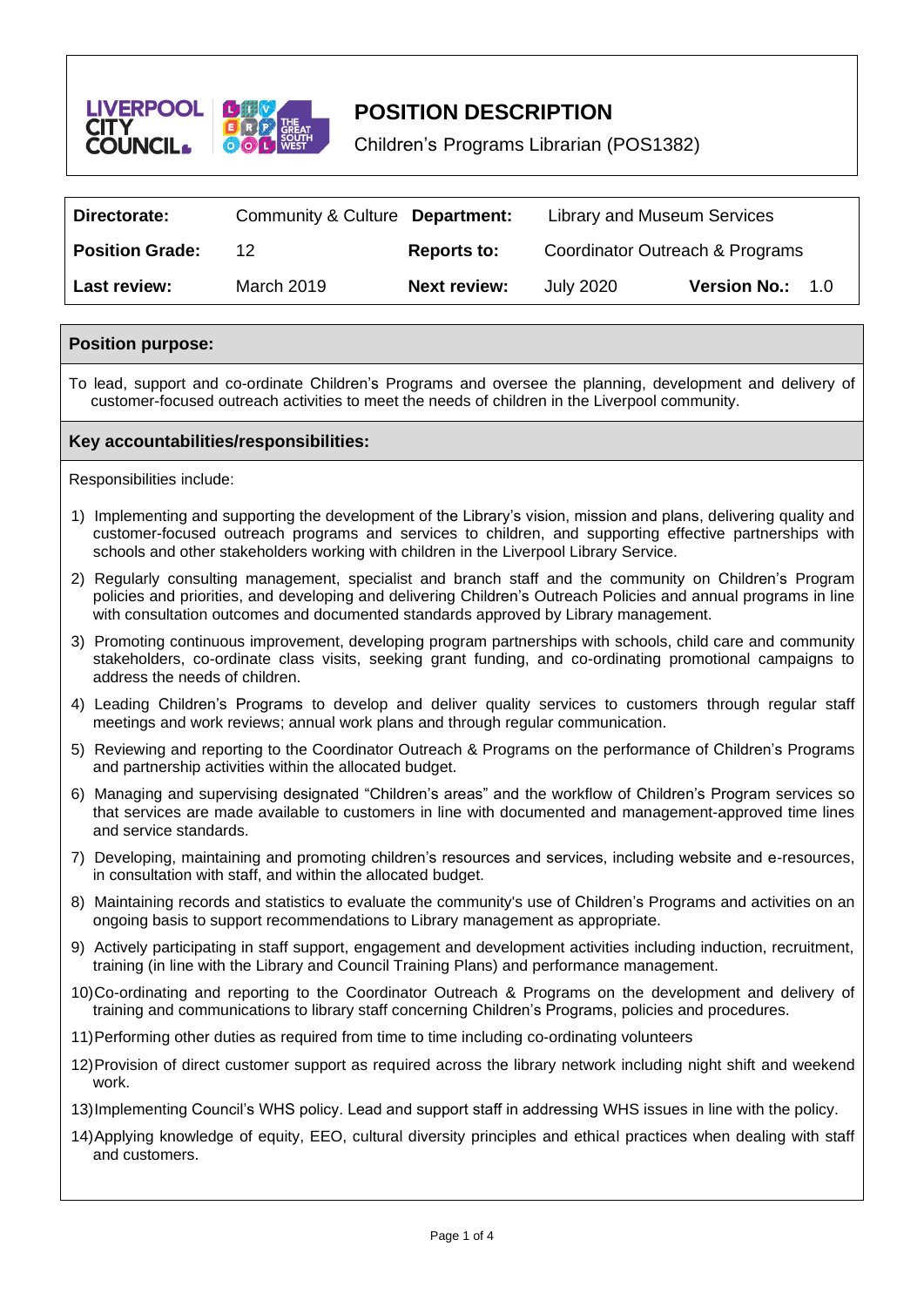

# **POSITION DESCRIPTION**

Children's Programs Librarian (POS1382)

## **Decisions made in the position:**

- 1) Oversight of junior collections within allocated budget
- 2) Administrative policies within the Library Children's' Programs
- 3) General customer service decisions

## **Decisions referred:**

- 1) Children's Programs policy and Budget priorities
- 2) Program Policy and Procedure decisions
- 3) Communication and Training Programs and priorities
- 4) Matters requiring escalation

## **Key issues/challenges:**

- 1) Continuously improving services to customers in co-operation with other Community Outreach & Programs staff.
- 2) Engaging staff and customers to identify needs so as to provide relevant resources and activities, including online resources and services.
- 3) Integrating and co-ordinating across library branches.
- 4) Selecting and arranging activities for children including early childhood programs and school holiday activities.
- 5) Understanding of the target audience and knowledge of how to reach and communicate with this group.
- 6) Digitising, maintaining and enhancing library Children's Programs systems.
- 7) Developing innovative library Children's Programs and partnerships.
- 8) Supporting effective change management initiatives and supporting the development of the Library Service to reflect changing community requirements.
- 9) Providing quality customer services, training and communications.
- 10) Developing and updating library policies and procedures.
- 11) Utilising resources within budget allocations and identifying potential cost savings through improving work processes and practices.

## **Key working relationships:**

| Coordinator<br>Programs        | Outreach<br>- & | Council staff      | • Schools, Children's services |
|--------------------------------|-----------------|--------------------|--------------------------------|
| Librarv<br>Manager<br>Services | Museum<br>&     | Library staff<br>٠ | • Community                    |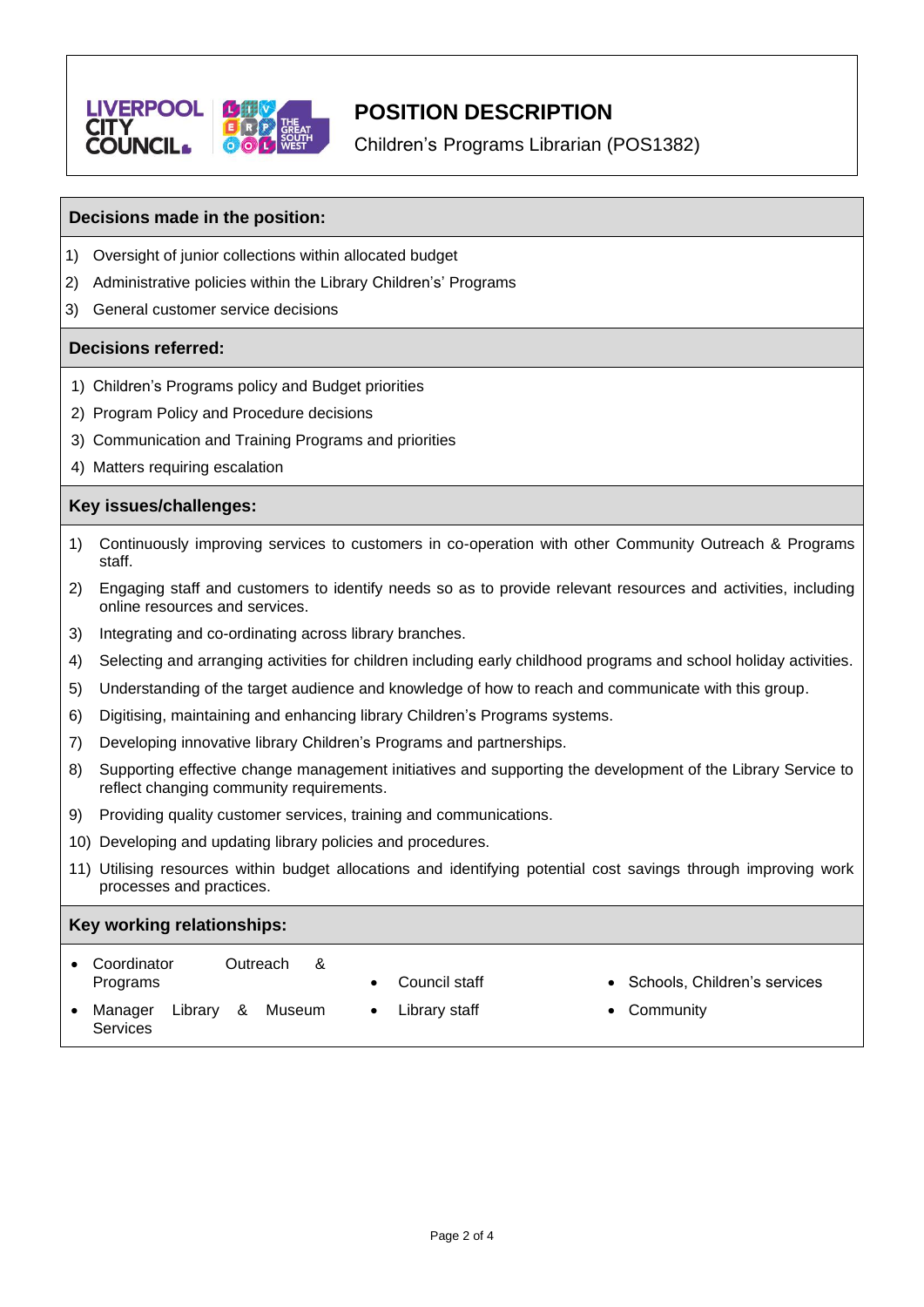

## **POSITION DESCRIPTION**

Children's Programs Librarian (POS1382)

## **POSITION SPECIFICATION**

## **Whilst the criteria described below is indicative of the nature of this role, for the purpose of this hiring process please only address the selection criteria listed in the job application.**

## **ESSENTIAL CRITERIA**

## **Qualifications/Licences**

- Completion of degree or post graduate-level Library and Information Studies, conferring eligibility for associate membership of the Australian Library and Information Association. Or relevant tertiary qualifications in a related discipline.
- Class C Drivers Licence
- This position is subject to a working with children check. Please provide your current working with children check verification number

## **Experience**

- Experience working in a public library and a customer service environment.
- Experience in formulating and drafting new policies, procedures, programs and reporting processes.
- Ability to plan, resource and implement promotional activities in the area of Children's Programs.
- Contributing to strategic planning and the development of business plans.
- Proven experience in supervising a service, including the provision of quality Children's Programs.

## **Knowledge and Skills**

- Excellent written, verbal and interpersonal communication skills; Strong administration and customer service skills.
- Capacity to engage and build rapport with children and carers.
- Knowledge of Library Management Systems, digital technology and corporate systems.
- Specialised knowledge in Children's Programs and Collections, community development and submission writing.
- Strategic planning and management and budget control.
- Problem solving, time management, program development and decision-making skills.
- Team building, leadership and development skills, including staff training, support and development skills.
- Knowledge of Work Health and Safety practices, the principles of Equal Employment Opportunity, ethical practice and multicultural diversity.

## **DESIRABLE CRITERIA**

### **Qualifications/Licences/Experience/Knowledge and Skills**

- Strong understanding of public library environments including the roles, development and trends of public libraries.
- Ability to integrate new technology into Children's promotional programs, knowledge of XML, and current trends in library technologies.
- Knowledge of NSW school curriculum.